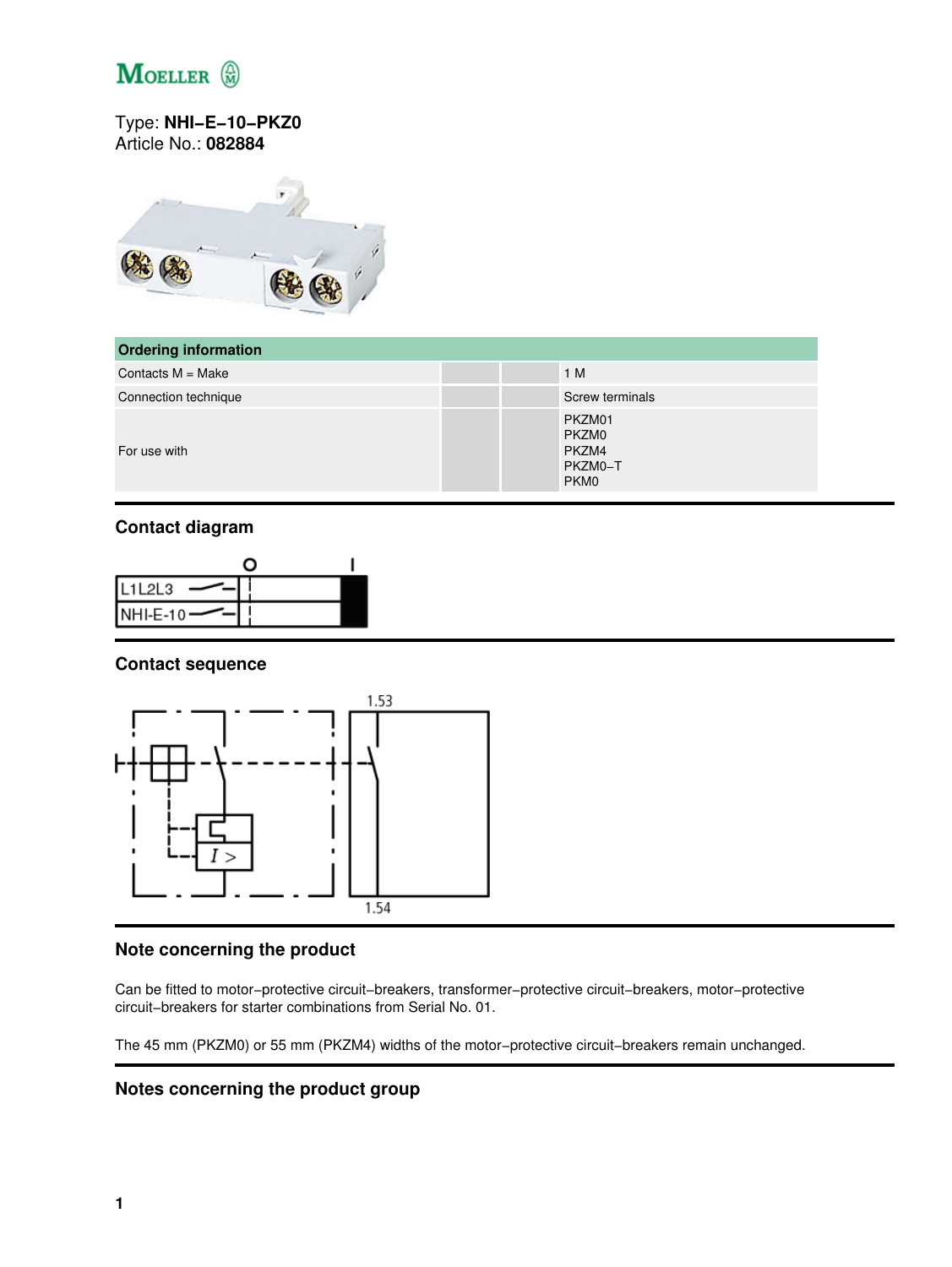

| <b>Auxiliary contacts</b>             |                    |      |       |
|---------------------------------------|--------------------|------|-------|
| Rated impulse withstand voltage       | $U_{\mathsf{imn}}$ | V AC | 4000  |
| Overvoltage category/pollution degree |                    |      | III/3 |